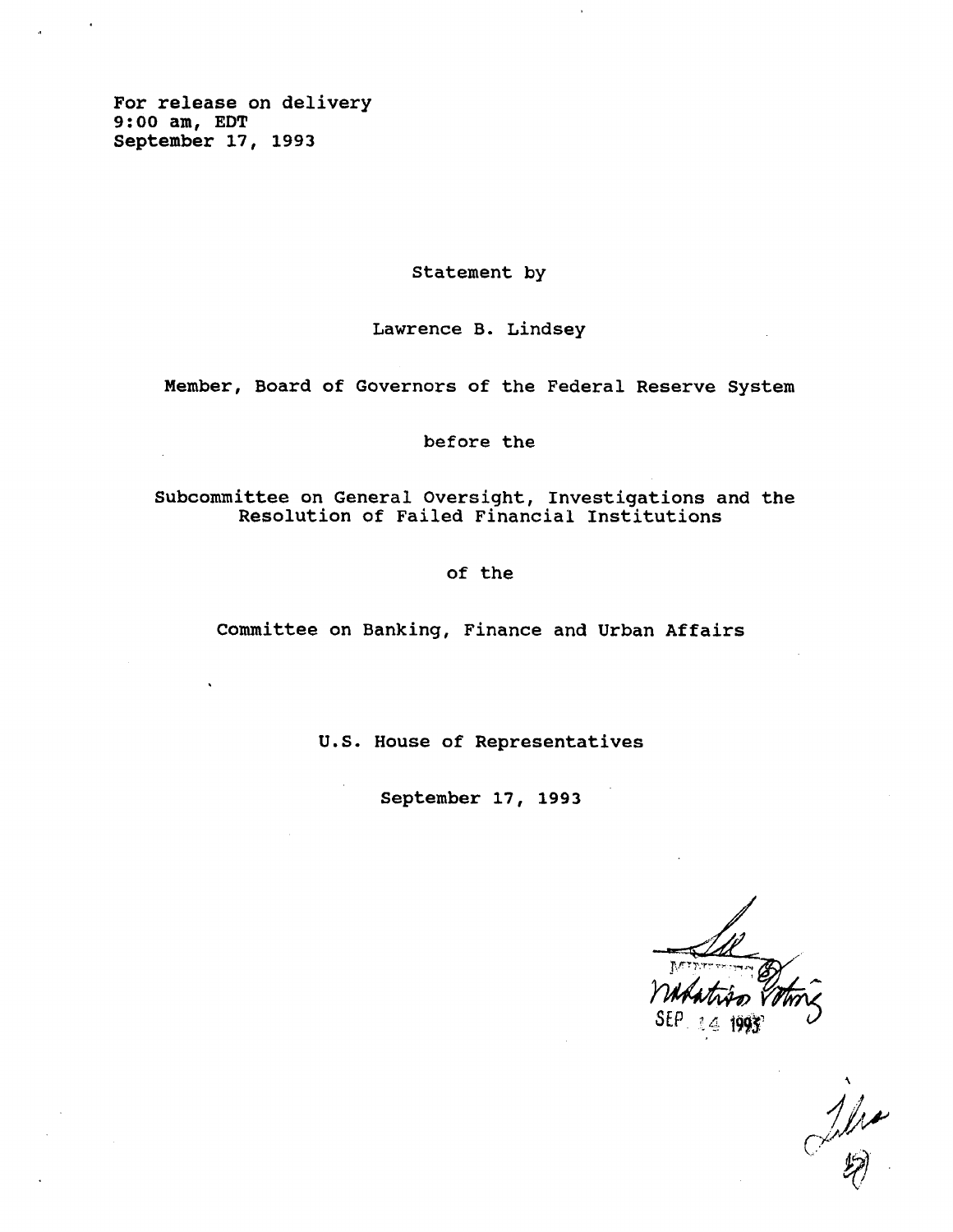**I appreciate the opportunity to appear before this subcommittee to discuss the Community Reinvestment Act and the current efforts of the agencies to strengthen and improve its administration. This statute has become an extremely important part of the landscape of financial institution supervision in recent years. Across our nation it has affected the relationship of thousands of banks and thrift institutions with their communities—particularly low- and moderate-income neighborhoods. Institutions both large and small have struggled with the law's demands. Local groups have aggressively used it—particularly in the applications process—to prompt commitments for increased lending to those who may have been overlooked before. The regulators have sought to enforce the law fairly and fully in the face of the enormous diversity which exists among America's communities and its financial institutions.**

**Our CRA efforts have seldom been to the satisfaction of either the covered institutions or community groups, and the President has directed the agencies to conduct a thorough reexamination of our supervisory approach. This is a zero based review which will take into account the views of all affected parties. In doing so, it is important to start from a common understanding of where we've come since the statute was enacted in 1977.**

**While the total impact of the CRA is very hard to measure, I believe a fair assessment would have to conclude that it has generally made depository institutions more responsive to**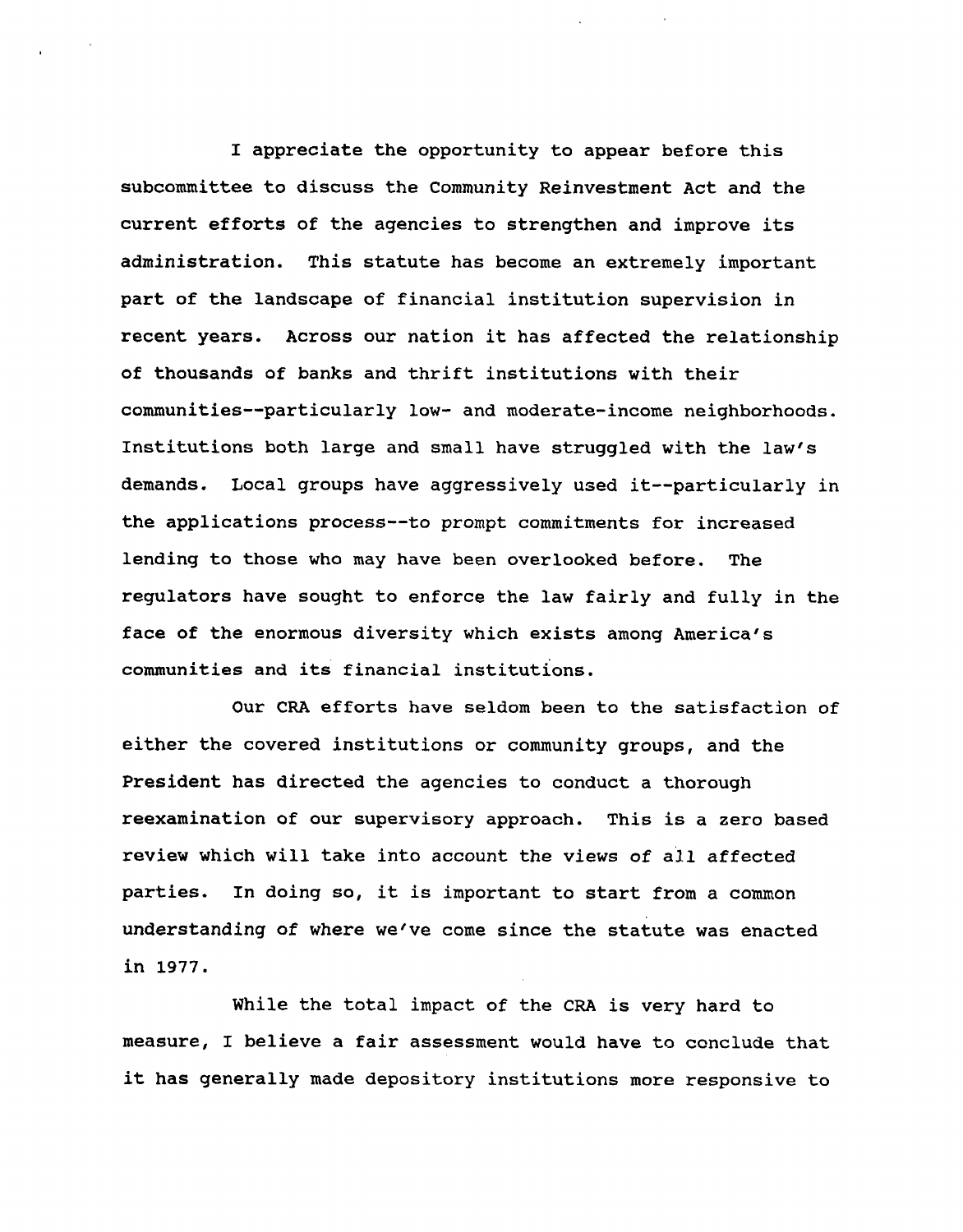**the needs of their communities. Of course, the level of effort has varied widely among institutions. Certainly it has not totally cured the ills and decline that plague many of our cities. That would be an unrealistic expectation. But CRA has, in my view, been very instrumental in opening channels of communication between banks and thrifts and segments of their communities that were previously underserved. New relationships have been established with community groups and individuals, new products have been designed and marketed, and many thousands of credit applications taken from those who previously had no banking relationship. Most importantly, I am convinced that thousands of loans have been made throughout the country that would not have been made but for the CRA. I have personally traveled to many communities and toured numerous projects that are now helping to stabilize and revitalize communities as a result of CRA. In addition, numerous witnesses from consumer and community organizations at hearings we have held recently have testified to the valuable contributions CRA has made.**

**But exactly what is the overall level of that lending? I do not know, and I suspect no one does. The community groups who track lending agreements with institutions point to over \$3 0 billion in commitments for new credit. Many of these commitments cover several years and therefore extend into the future. Moreover, I know of no overall assessment of the extent to which the commitments have been realized. While formal commitments to community groups get considerable media attention, I suspect that**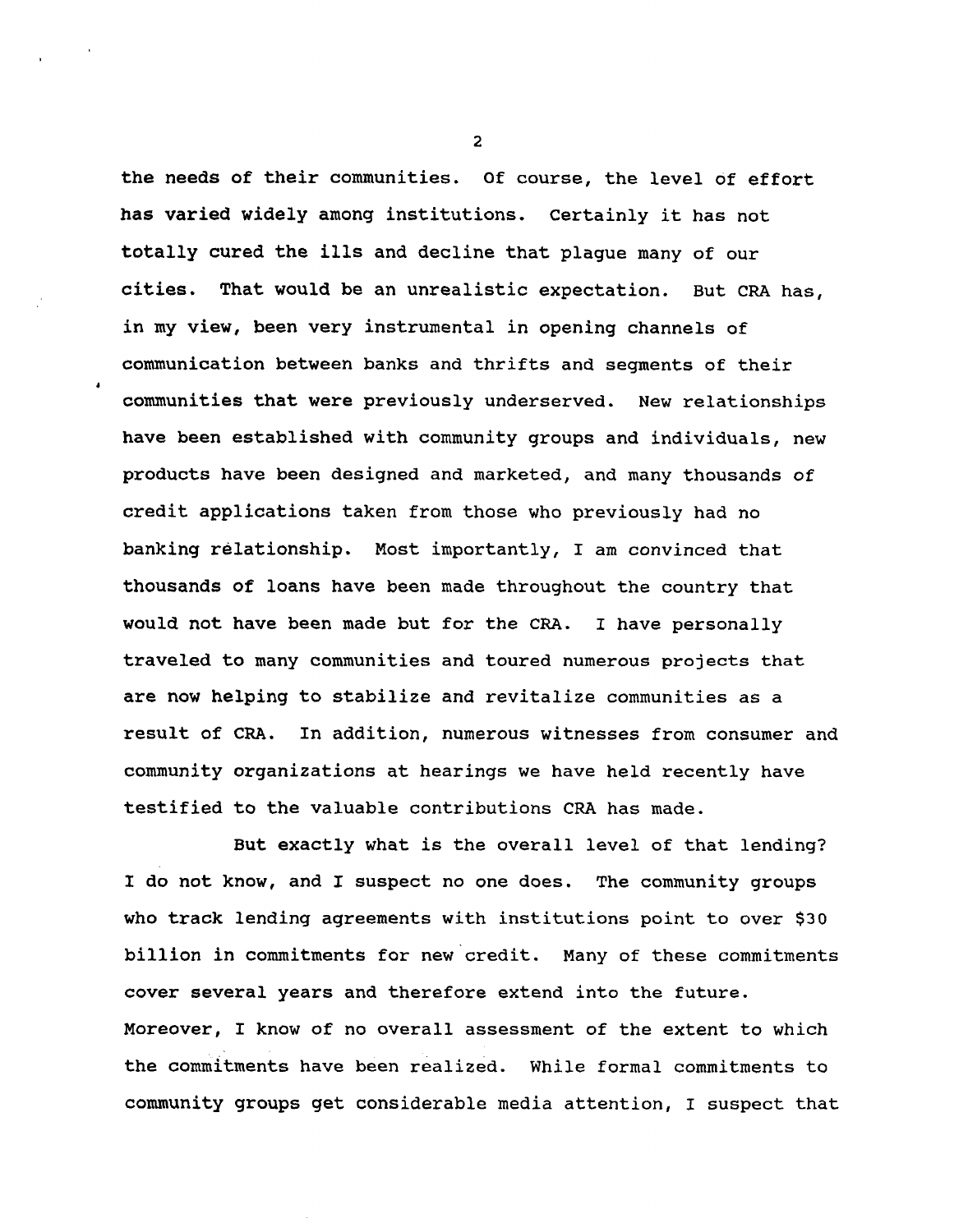**most CRA related activity goes on outside the high profile negotiated agreements that receive so much attention. My own belief is that the true impact of CRA has far exceeded any number derived strictly from the formal commitments. If the figure is, for example, double the committed amount, it is a formidable amount indeed, and this fact should not be overlooked as we evaluate CRA's effectiveness.**

**Whatever the degree of new lending attributable to CRA, it has not been accomplished without numerous problems, which I will refer to later. But before doing that, there is an important point about CRA that's often lost in the debate about its flaws. If this Federal statute has, in fact, had the considerable impact I have described, it's important to note that this has been accomplished without a huge appropriation of government dollars, and without thousands of bureaucrats to administer the program. These, of course, are very significant and topical matters—as current as last week's announcement of a major campaign to "reinvent" government in ways that emphasize these very characteristics.**

**CRA established a national goal and put considerable power in both supervisory agencies and the public to enforce it, but left the details of how this goal would be accomplished to local communities and the depository institutions in them. CRA counted on the unique economic needs, and the give and take in the local social and political scene, to define the specifics of the CRA program for each community. No one in Washington has yet**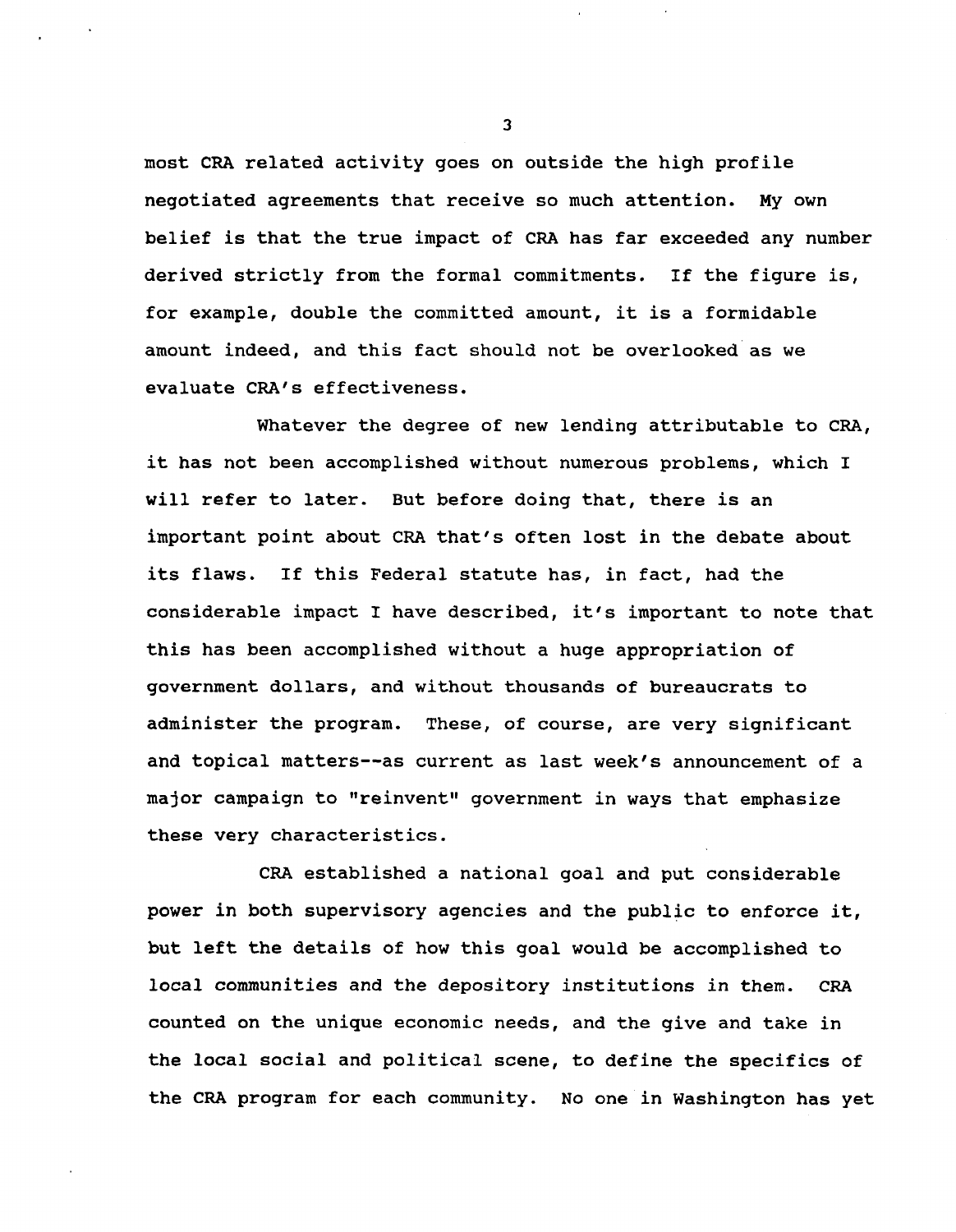**been employed to decide how much or what type of CRA lending should be made in the individual communities you represent. To my way of thinking, that has been a considerable strength of the law. In any review of CRA I believe we must acknowledge the value of this approach, at the same time that we search for improvements.**

**But all is not perfect as you well know. The flexibility that I've referred to has come with a price. Bankers and many community groups alike complain that the standards are too vague. Our own examiners' would be more comfortable as they go about their very difficult job of assessing compliance if the rules of the game were more precise. Despite the ever increasing efforts of the agencies over the years to define more specifically the various levels of performance used in our rating system, we are constantly faced with questions about "how much is enough," what loans get CRA credit, and exactly what "weight" different categories of loans will receive. Living with the current uncertainty makes bankers nervous, community groups dissatisfied with their ability to hold institutions accountable, and everyone concerned about assuring fair and consistent evaluations by the agencies. And believe me, no one would be happier than those in my agency, who are charged with the day-today enforcement of the law, if we were "going by the book."**

**There also appears to be common agreement that too much emphasis has been placed on paperwork and process as opposed to performance. There is undoubtedly some truth to this despite the**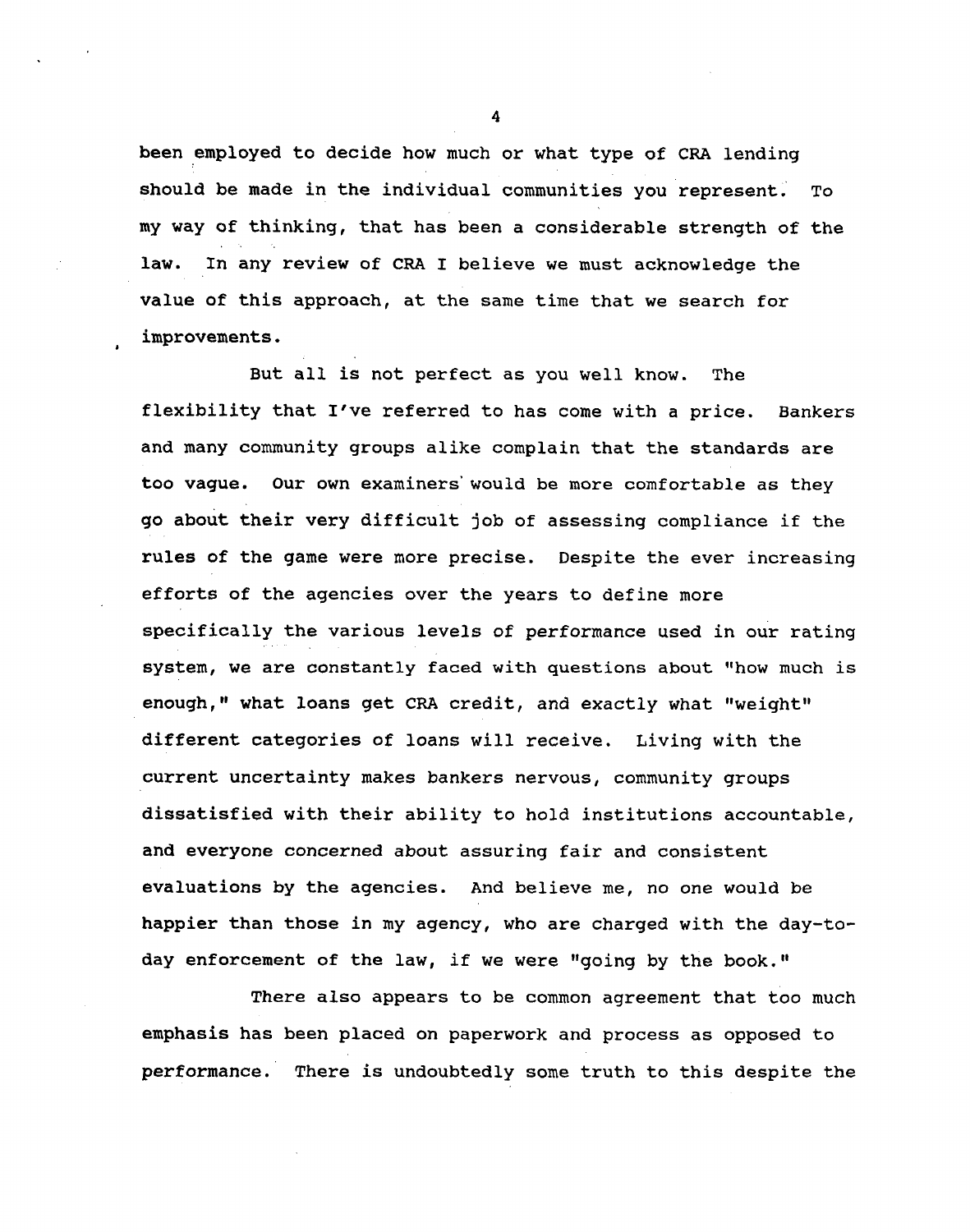**agencies' efforts to assure otherwise. But, it is important to keep in mind that, in some sense, the focus on process is a natural outgrowth of leaving the definition of an appropriate level of performance up to the needs of the community and the capacity of its institutions. Nevertheless, the concern about focusing on paperwork rather than results is widespread enough to require careful evaluation.**

**And, of course, there are other criticisms as well that CRA is "too much stick and too little carrot" and that we must search for more incentives to encourage good performance, that too many institutions receive satisfactory or better ratings, and that either too much or too little emphasis is given to CRA in the context of application processing. Suffice it to say that there are numerous areas of controversy where improvements may be desirable.**

**Thus, we have what to me is a rather confusing scene. On the one hand, we have an important national program that appears to have stimulated considerable lending and revitalization in low-income and minority communities. And it has done so in a period of great shortage of federal dollars, and without the rules and red tape that bedevil so many government efforts. On the other hand, I do not know of any regulatory area in which there is such common agreement that all is not right and that some "reform" is necessary. My overall sense, however, is that in focusing so much on the imperfections of CRA, we may have lost sight of its considerable benefits.**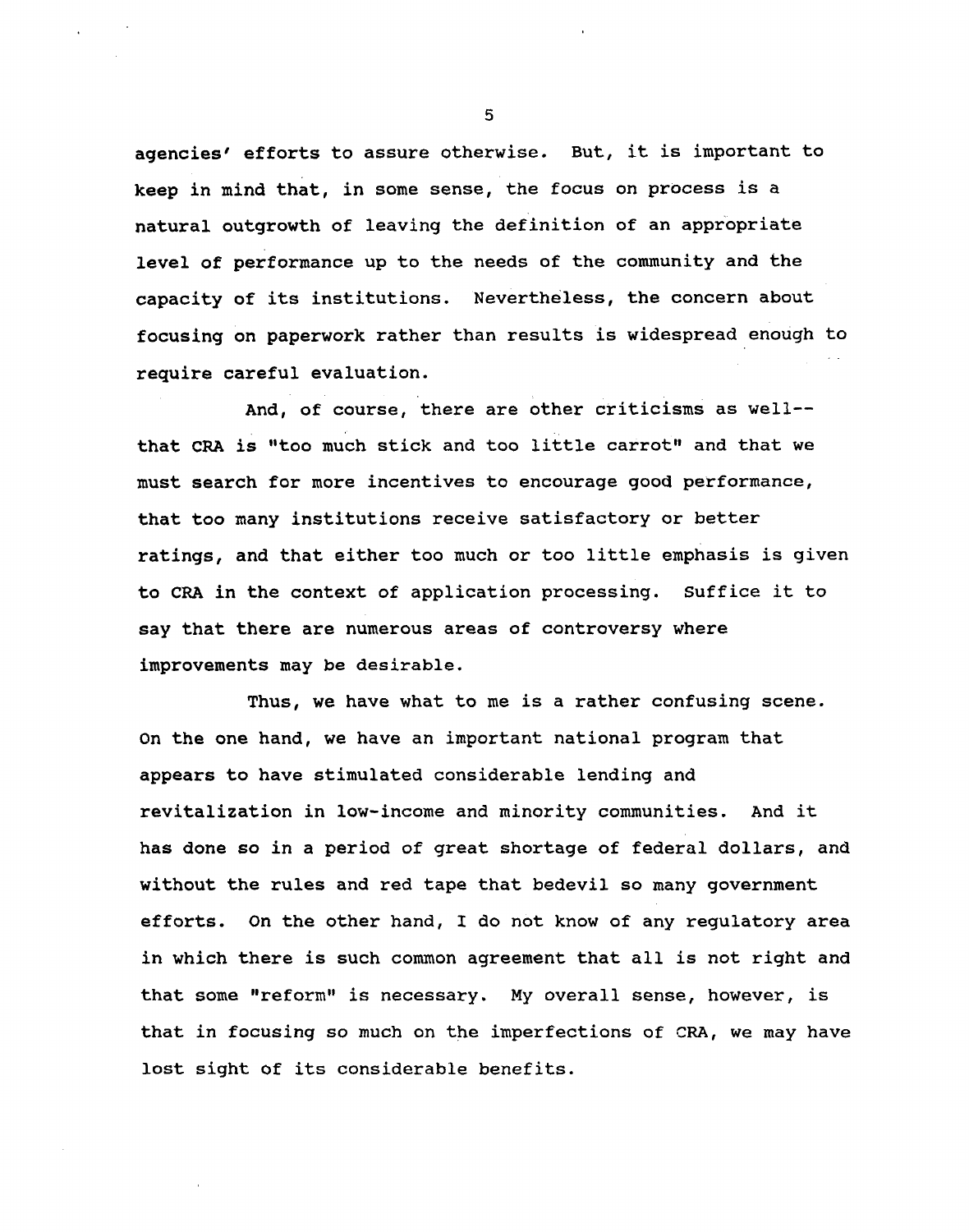**But surely we can do better. And, it was in response to widespread concern that the CRA can be improved that the President issued his charge tc the agencies to rethink their administration of this law. In the President's CRA reform request, he asked the agencies to address several specific areas. These include:**

- **• developing new regulations and procedures that replace paperwork and uncertainty with greater performance, clarity, and objectivity;**
- **• developing a core of well-trained CRA examiners;**
- **• working together to promote consistency, and evenhandedness, to improve public CRA performance evaluations, to institute more effective sanctions against financial institutions with consistently poor performance, and to develop more objective, performance-based CRA assessment standards that minimize the compliance burden on financial institutions, while stimulating CRA performance.**

**As you are aware, WP are presently working with the other agencx. 3 to carry out the President's initiative. Working together, however, is nothing new to us in this area. To promote uniformity in the approach to CRA, the Board, along with the other banking and thrift regulatory agencies have worked through the Federal Financial Institutions Examination Council, or FFIEC, for some time. For example, through the FFIEC the agencies**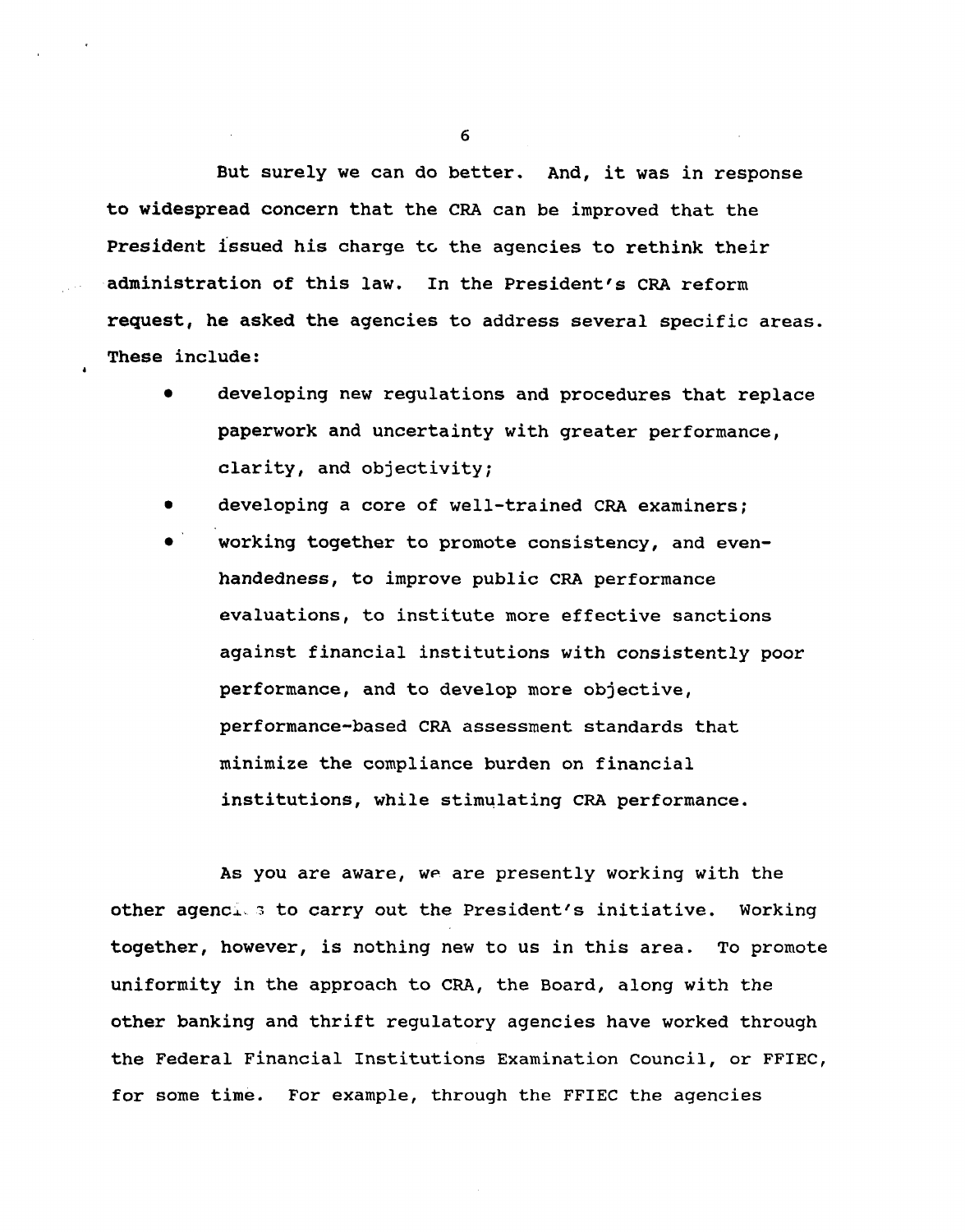**developed a common approach to the regulation, interagency CRA examination procedures, a uniform format for CRA public disclosures, and other regulatory material. We have a common commitment to cooperation and uniformity, and I am confident that together we can meet the President's goals.**

**Initially, our focus is on assuring wide public input. The Federal Reserve System, along with the FDIC, the OCC and the OTS, are presently holding public CRA meetings across the country to solicit comments on how to improve the CRA process. To date, we have heard the views of several hundred bankers, community groups, small business owners, as well as members of the general public. From these meetings, we have been told what is working with CRA, what is not working, and what we need to consider to "fix" it. I can tell you that many of the stories I have heard from bankers, small business owners and community groups—have been compelling. The stories, however, point up as many differences in perspective between the various groups, as they do common concerns.**

**For example, while many may agree that it's important to find new incentives to encourage better CRA performance, there is great disagreement about what they might be.. Very understandably, banks who have sought and achieved an "outstanding" rating would like to see this rewarded with a "safe harbor" from protests. Community groups, to put it mildly, do not favor the idea. While thiere is common concern about paperwork, there is a growing recognition that any movement**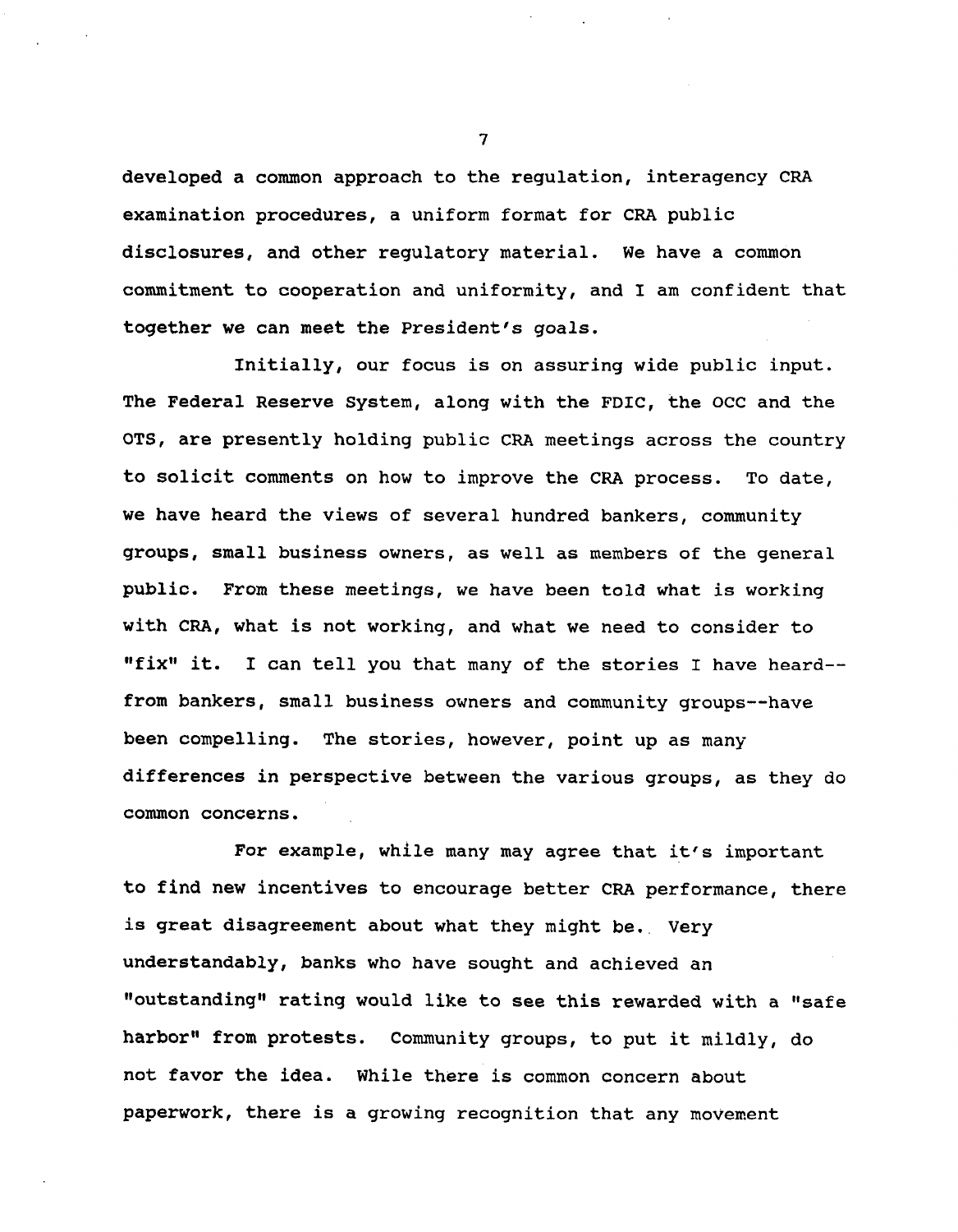**toward more quantifiable standards may require more, not less, data, and this is not a happy thought for many. Likewise, concern about the disproportionate burden on small institutions has caused some to suggest a small institution exemption, others find this untenable. The idea of more precision in the requirements has widespread support, but there are difficult and controversial issues when it comes to what the specific numbers might be or even the process by which they might be set. Moreover, there is widespread concern that in attempting to be precise we may fall into the credit allocation trap. In short, although there may be widespread agreement that CRA requires some major repairs, there is very little agreement about the appropriate fix.**

**At this point, we are still gathering information and it would be premature for us to offer any proposals. The Board along with the other agencies will continue this process of assessing the various arguments and concerns in an important public meeting in Chicago next week. Many of the issues which will be under consideration are dealt with in the several bills that you asked us to review in preparation for this testimony. Thus, I am not now in a very good position to express any views on the details of these legislative proposals.**

**Given the fact that the agency review of CRA is so comprehensive, and is only in midstream, I would counsel against proceeding with legislation until the results of the agency review can be evaluated. There may or may not be a constructive**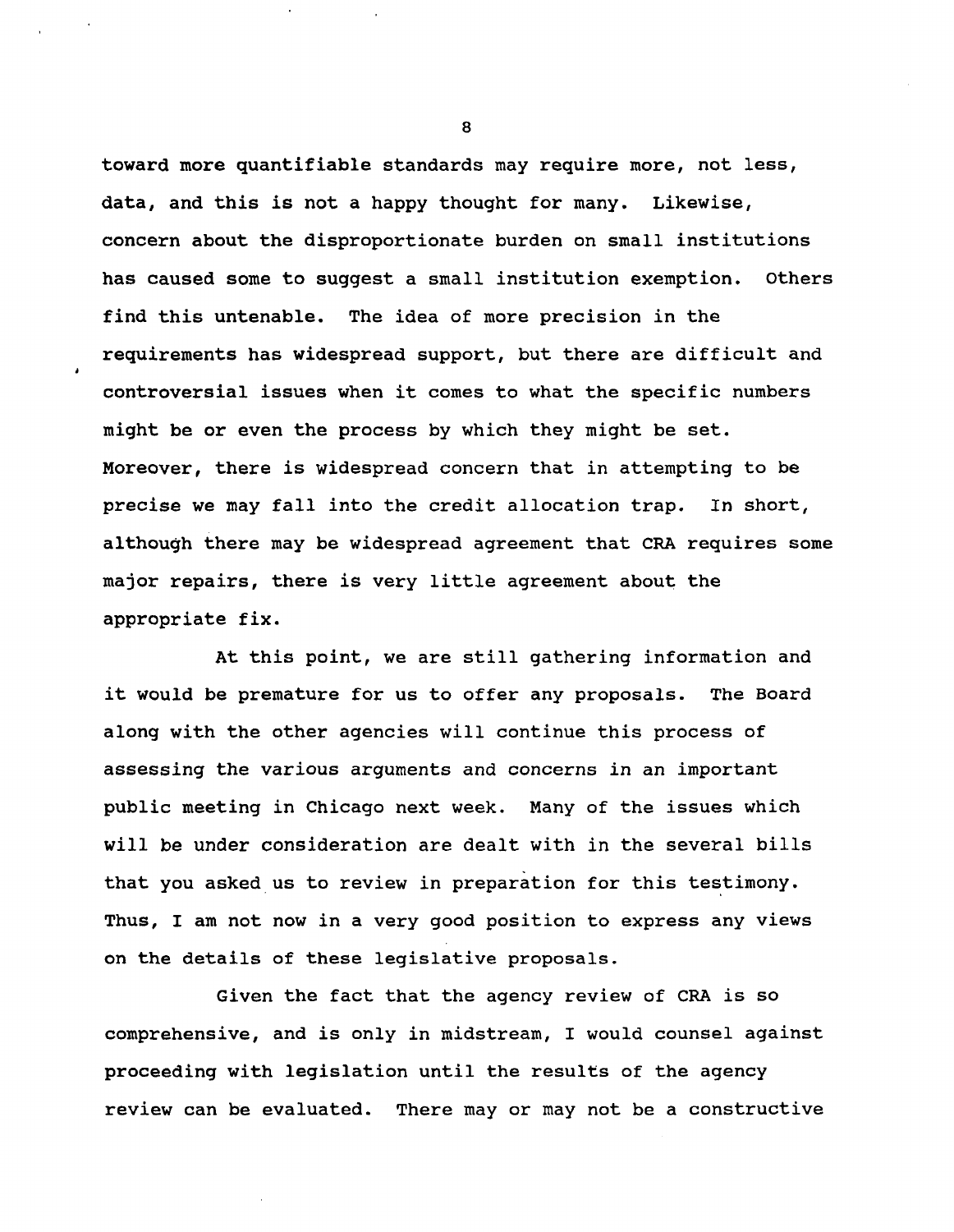**role for legislation at some point, but it seems premature to make that judgment now. It is also clear that some of the proposals for change in the bills are already within the authority of the agencies. Some provisions that do not affect CRA directly, for example, dealing with the Bank Enterprise concept, may nevertheless be affected by how the agencies ultimately decide to recast CRA. Thus, we will be in a much better position to provide meaningful thoughts on the various legislative proposals at a later date.**

**Finally, you have asked for information on the present status of the Federal Reserve System's CRA examination and enforcement. In general, the Board's involvement in CRA encompasses consumer compliance examinations, community affairs efforts, and consideration of applications for bank expansion. I would like to tell you a little about these areas.**

#### Compliance Examinations

**The Board supervises approximately 1000 state member banks for compliance with CRA. The Board first established a specialized consumer compliance examination program in 1977. Through this program, the twelve Reserve Banks conduct on-site examinations of state member banks to determine compliance with consumer protection legislation, including CRA, by using a cadre of specially trained examiners, as the President has suggested.**

**Examiners review twelve CRA assessment factors during the CRA examination. A bank's compliance with these factors,**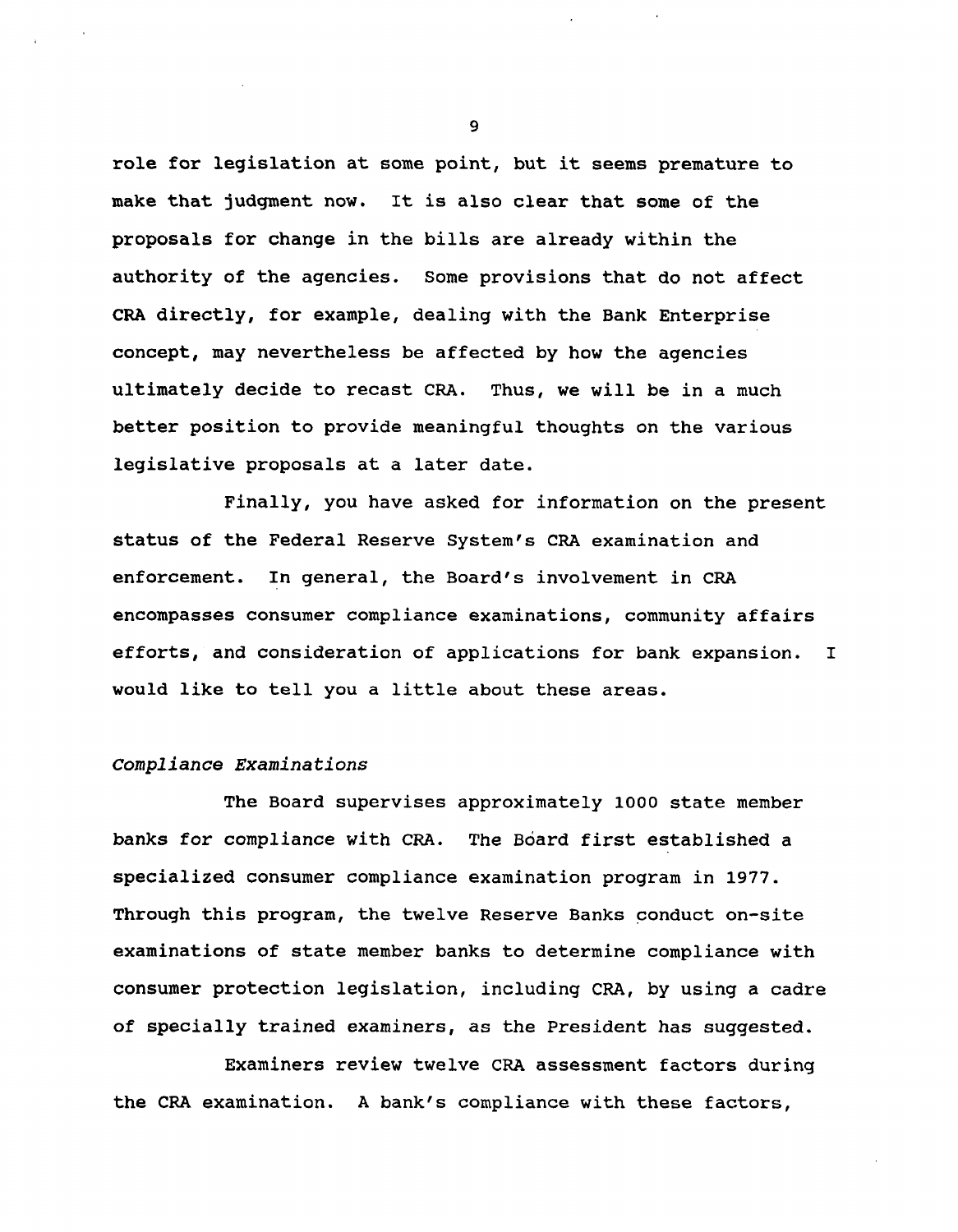**which are grouped into five rating categories, form the basis of the CRA rating assigned. Some of these factors require an evaluation of the bank's lending and investment within its community. Others require an evaluation of how the bank has decided to meet its community's credit needs—its CRA program. In addition, examiners weigh the bank's fair lending efforts and its capacity to help meet community credit needs.**

# Examination Improvements

**Our consumer compliance schools for examiners devote considerable time to the CRA and related regulations, such as those covering fair lending and home mortgage disclosure. System compliance examiners currently receive CRA training from three separate schools. One of these, a more advanced compliance school, includes segments on community development lending. Another school, called CRA Advanced Examination Techniques, provides examiners with a week long intensive course in CRA. Over the past three years, virtually all of our consumer compliance examiners have completed this course. We are also taking steps to help our safety and soundness examiners understand the essentials of the community development market so that they can fairly assess the quality of a bank's reinvestment loans.**

**In addition to these schools, we have been concerned about providing examiners with better tools to help them get the job done. To this end, on behalf of the FFIEC, the Federal**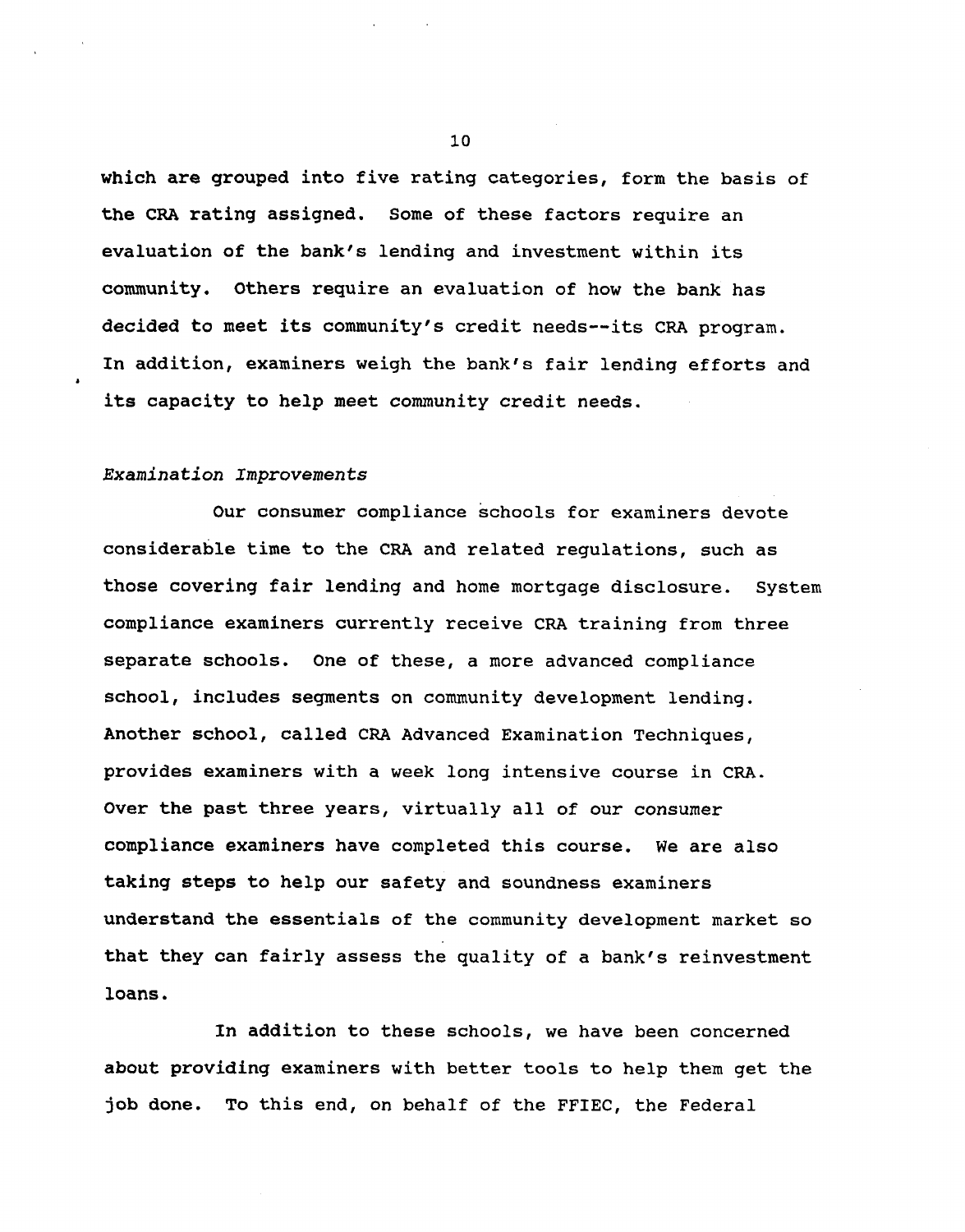**Reserve has developed a computerized system for analyzing the expanded data collected under the Home Mortgage Disclosure Act (HMDA). The system is extremely versatile and allows the data to be segmented by demographic characteristics such as race, gender, and income levels, or geographic boundaries. Examiners can now sort through vast quantities of data to focus attention on specific lending markets and draw comparisons between an individual HMDA reporter's performance and of all lenders in the area. With these capabilities, examiners can more readily determine whether a bank is effectively serving all segments of its market, including low- and moderate-income and minority neighborhoods. We have been holding HMDA training sessions on how to use this system around the country for our examiners, as well as those from other agencies.**

**System examiners also use HMDA data on a more "micro" level, as well. Recently, the Federal Reserve System developed a computerized model for using HMDA data in connection with the fair lending portion of the examination. This model allows examiners to match minority and nonminority pairs of applicants with similar credit characteristics, but different loan outcomes, for a more extensive fair lending review. Once the pairs are selected, examiners pull the credit files for the applicants to determine if discrimination played a part in the credit granting process. While a comparison of minority and majority applicants has always been a part of the Federal Reserve's fair lending examination, we believe that this computerized selection process**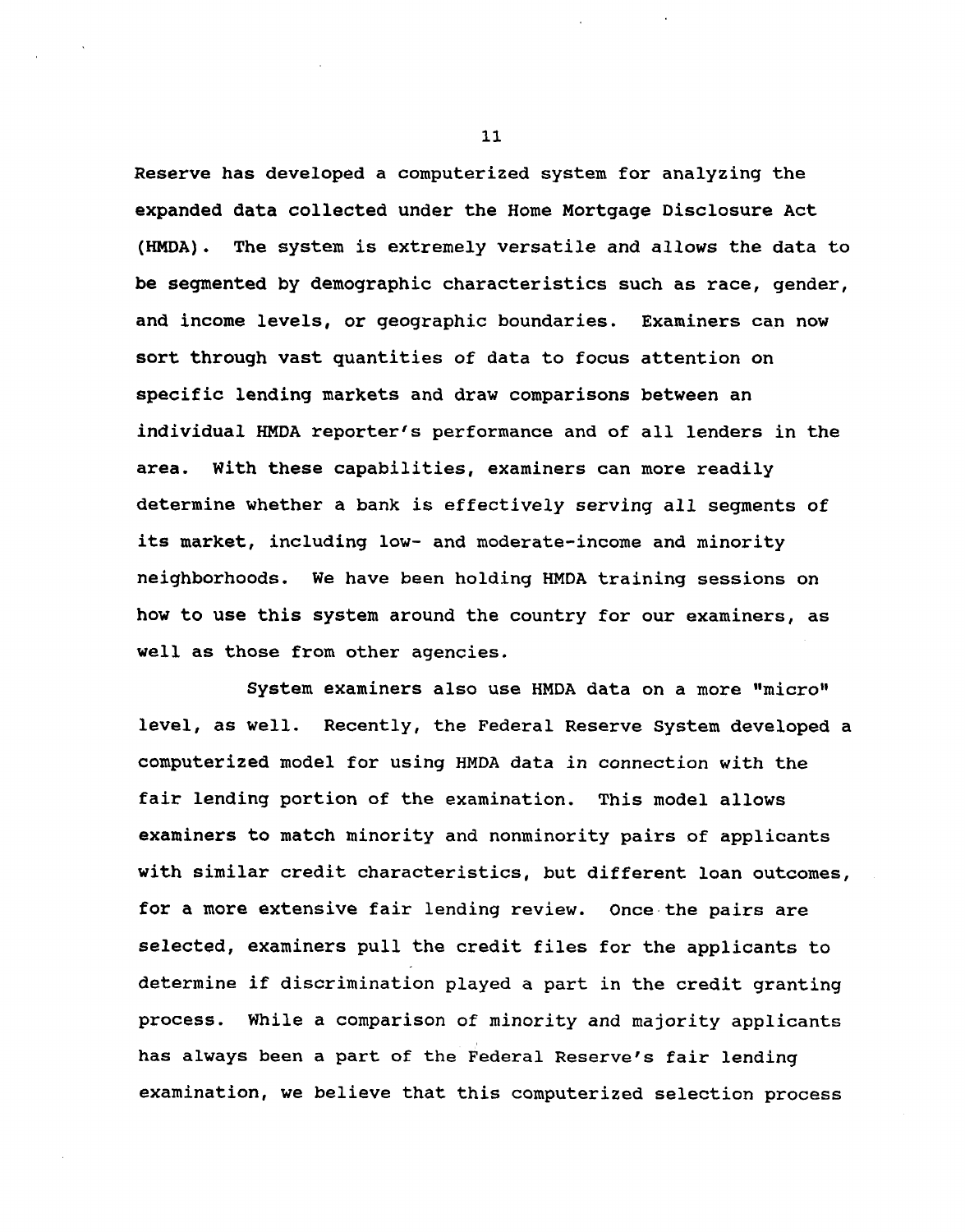**will enable examiners to focus their efforts and spend more time on the actual fair lending review of loan files.**

**The Federal Reserve has also developed the capability to map by computer the geographic location of a bank's lending products, including mortgage loans. This mapping includes demographic information for the bank's local community. We believe that this type of analysis and presentation will enhance our ability to assess a bank's CRA performance in meeting the credit needs of its local community, including minority areas. It should also be helpful in evaluating a bank's geographic delineation of its local CRA service area to ensure that it does not exclude low- and moderate-income neighborhoods.**

**Finally, I believe it is important to note that, in response to community concerns heard about CRA and its enforcement, the agencies through the FFIEC, have taken steps to try to improve CRA over the last several years. For example, in June 1992, the FFIEC issued revised, uniform CRA examination procedures that clarify CRA examination policies. For example, they emphasize the importance of using numerical data in the public CRA evaluation to ths extent that they are used in the assessment process to support the conclusions reached. When it is available, our examiners now routinely factor into their CRA assessments "hard data" derived from HMDA tables, the supervisory Call Reports, bank lending records, and other sources.**

**We have been mindful of the widely shared perception, often vocalized by bankers, that the CRA entails an undue amount**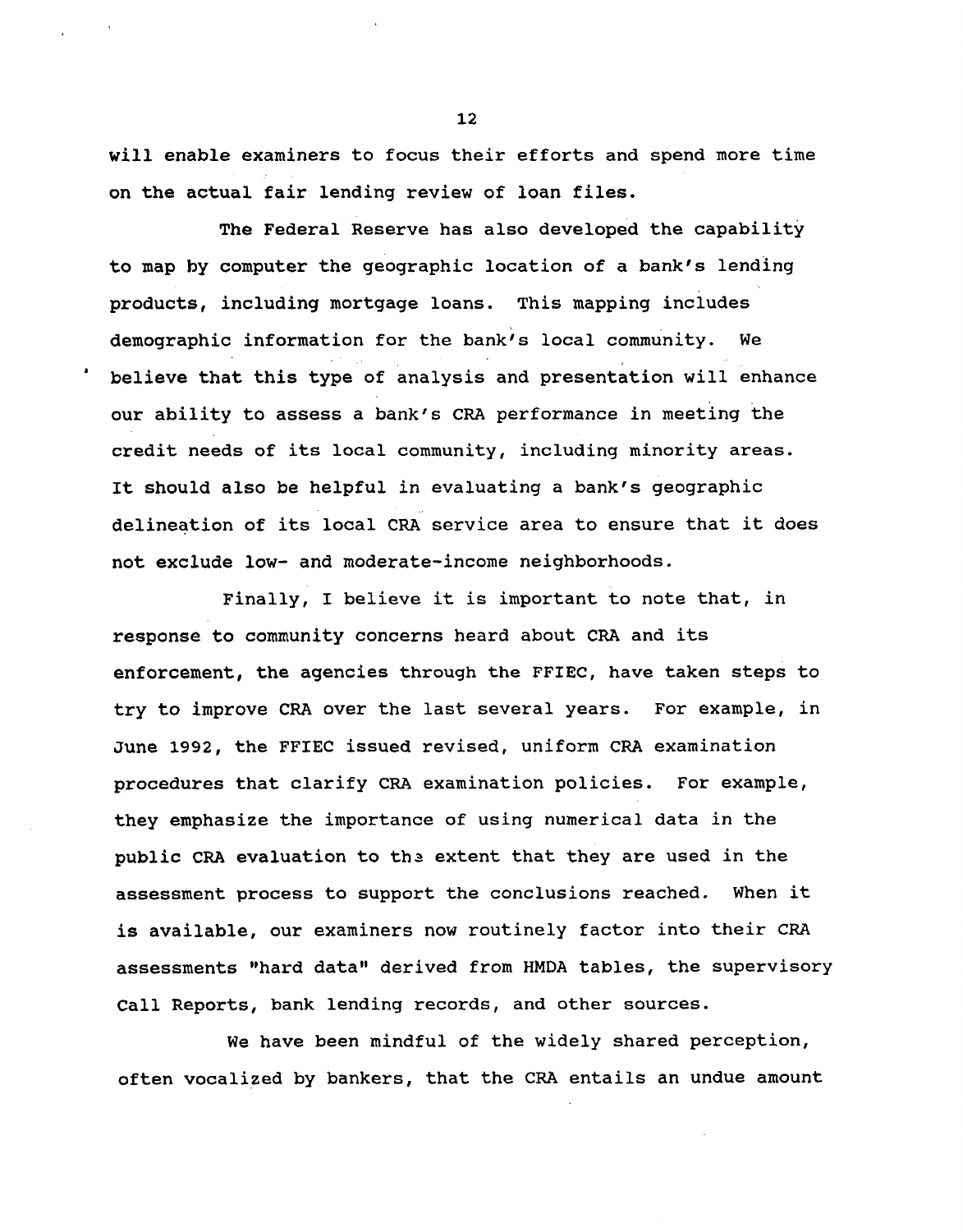**of paperwork. In developing the new examination procedures in 1992, we endeavored to help reduce the amount of paper work and documentation by emphasizing that institutions should retain for examiners' review, only information that leaves an audit trail for CRA activities and related lending, and that is useful to the institution's own management needs. We have emphasized to our examiners that CRA documentation will generally be less formal and less extensive in small and rural banks than it is in larger, urban banks. We want to reduce as much as possible the paperwork burden on bankers so that they can focus on the lending side.**

**Personnel resources allocated to CRA examination have increased significantly since 1989. In addition to conducting examinations, our examiners and Reserve Bank staff spend considerable time in follow-up to the examinations through correspondence, advisory visits, and educational activities directed to the industry as a whole. The frequency of CRA examinations by the Federal Reserve System has been maintained, despite the fact that CRA examinations have become a more demanding and time-consuming job for examiners.**

**For more than a decade, we have examined state member banks with a satisfactory or better record of past CRA performance every eighteen to twenty-four months. "Problem banks," or those with demonstrated weaknesses, are examined every six to twelve months. Since the public disclosure provisions became effective in 1991, the Federal Reserve has examined every bank it supervises at least once for CRA purposes, and many**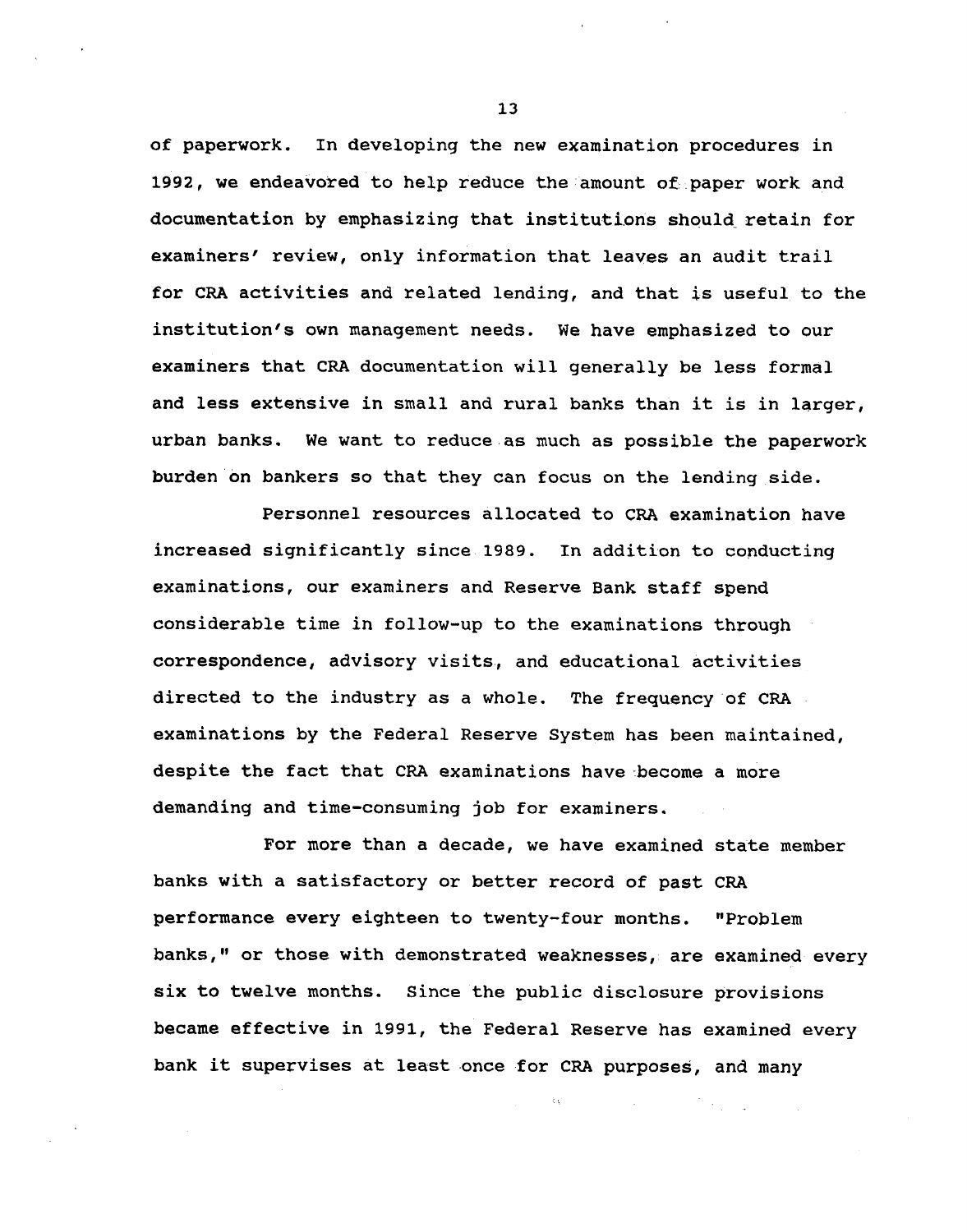**twice, and has presented its findings to the public. We believe that this process has proceeded relatively smoothly and has had a positive impact on financial institutions and their responses to their CRA obligations.**

**The Board has authorized its Division of Consumer and Community Affairs to hire an individual whose primary job responsibility will be to work in the area of fair lending enforcement. This person will help to coordinate our efforts in this area and assist our examiners in analyzing the complex issues associated with detection of credit discrimination. We hope to have this person on board shortly.**

## **Fair Lending Initiatives**

**In May of this year, the agencies sent a letter to the chief executive officer of each federally regulated bank and thrift in the country. In this letter, the heads of the four agencies said they expect all financial institutions to do their part to design programs to ensure access to credit on a nondiscriminatory basis. The letter urged special attention to eleven specific fair lending activities, including enhanced employee training, internal second review programs for loan applications that might otherwise be denied, participation in multi-lender mortgage review boards, and affirmative marketing and call programs.**

**Then, in June, the agencies undertook a number of fair lending initiatives to enhance our ability to detect lending**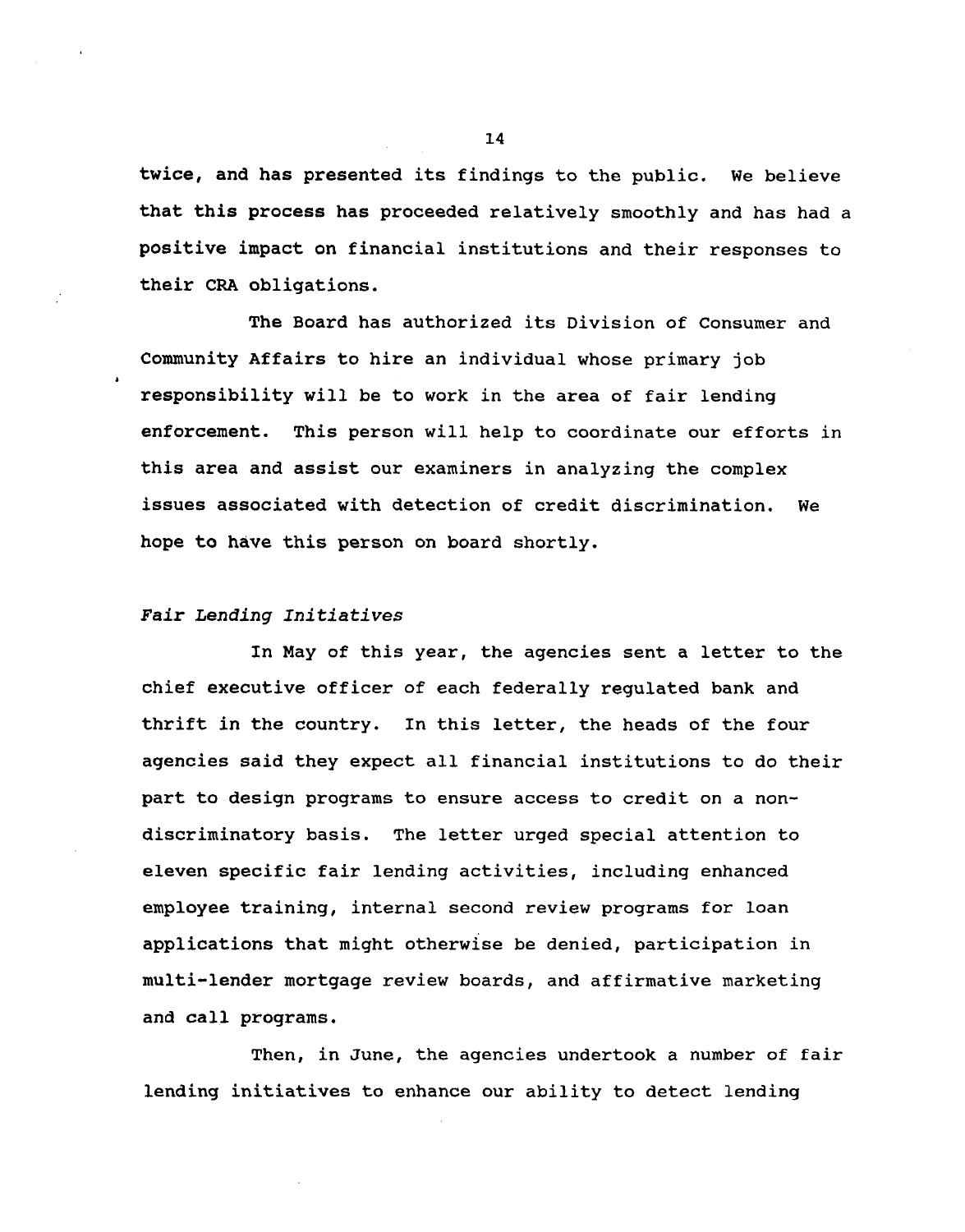**discrimination at each of our institutions. In particular, these efforts include:**

- **• providing additional fair lending training to examiners;**
- **• developing a fair lending seminar for industry executives;**
- **• developing alternative discrimination detection methods;**

**• implementing referral procedures to the Department of Justice for violations of the Equal Credit Opportunity Act; and**

**• improving the agencies' consumer complaint programs.**

# **Community** Affairs Program

**The Board believes that ensuring fair access to credit can also be advanced by focussing on positive actions that a lender may take to address such concerns. Consequently, through its Community Affairs program, the Federal Reserve conducts outreach, education, and technical assistance activities to help financial institutions and the public understand and address community development and reinvestment issues. During 1992, resources devoted to Community Affairs activities at the Reserve Banks were increased to enable the Federal Reserve System to respond to the growing number of requests for information and assistance from banks and others on the Community Reinvestment Act, fair lending, and community development topics. Efforts were expanded to work with financial institutions, banking associations, governmental entities, businesses, and community groups to develop community lending programs that help finance**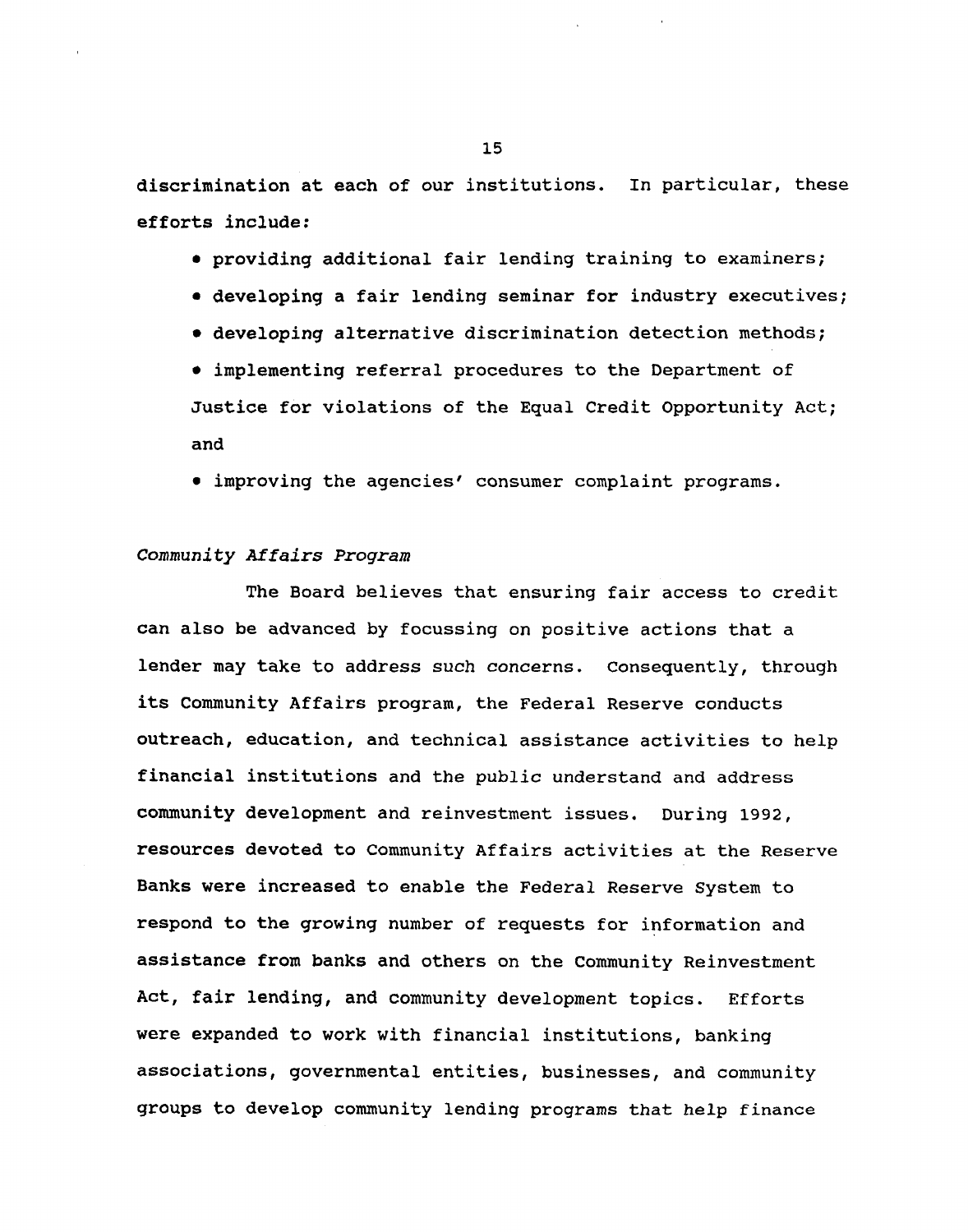**affordable housing, small and minority business, and other revitalization projects. For example, the Federal Reserve Bank of Kansas City sponsored a conference for bankers on "Credit and the Economically Disadvantaged," focusing on barriers faced by minority borrowers and steps banks can institute to ensure that credit is offered on an equitable basis. The Boston and New York Reserve Banks cosponsored a conference on credit issues affecting economic development programs for Native Americans, especially those living on reservations. And, here at the Board, we recently held a meeting for Washington area bankers which focused on successful programs in other parts of the country. In this meeting, which was co-sponsored by the Federal Reserve Bank of Richmond, bankers discussed the Delaware Valley Mortgage Plan and other successful models for multi-bank efforts to combat mortgage lending disparities in low-income and minority areas. These are but an example of a comprehensive community affairs program at work throughout the Federal Reserve System.**

## **Applications Process**

**Applications for bank expansion that present CRA issues, such as those affected by poor CRA ratings or CRA protests, have grown more numerous in recent years, since 1989, the Board has denied five applications in whole or in part based on CRA concerns. Although the Federal Reserve Board has denied few applications on CRA grounds, it should be kept in mind that it denies relatively few applications generally. In 1992, only**